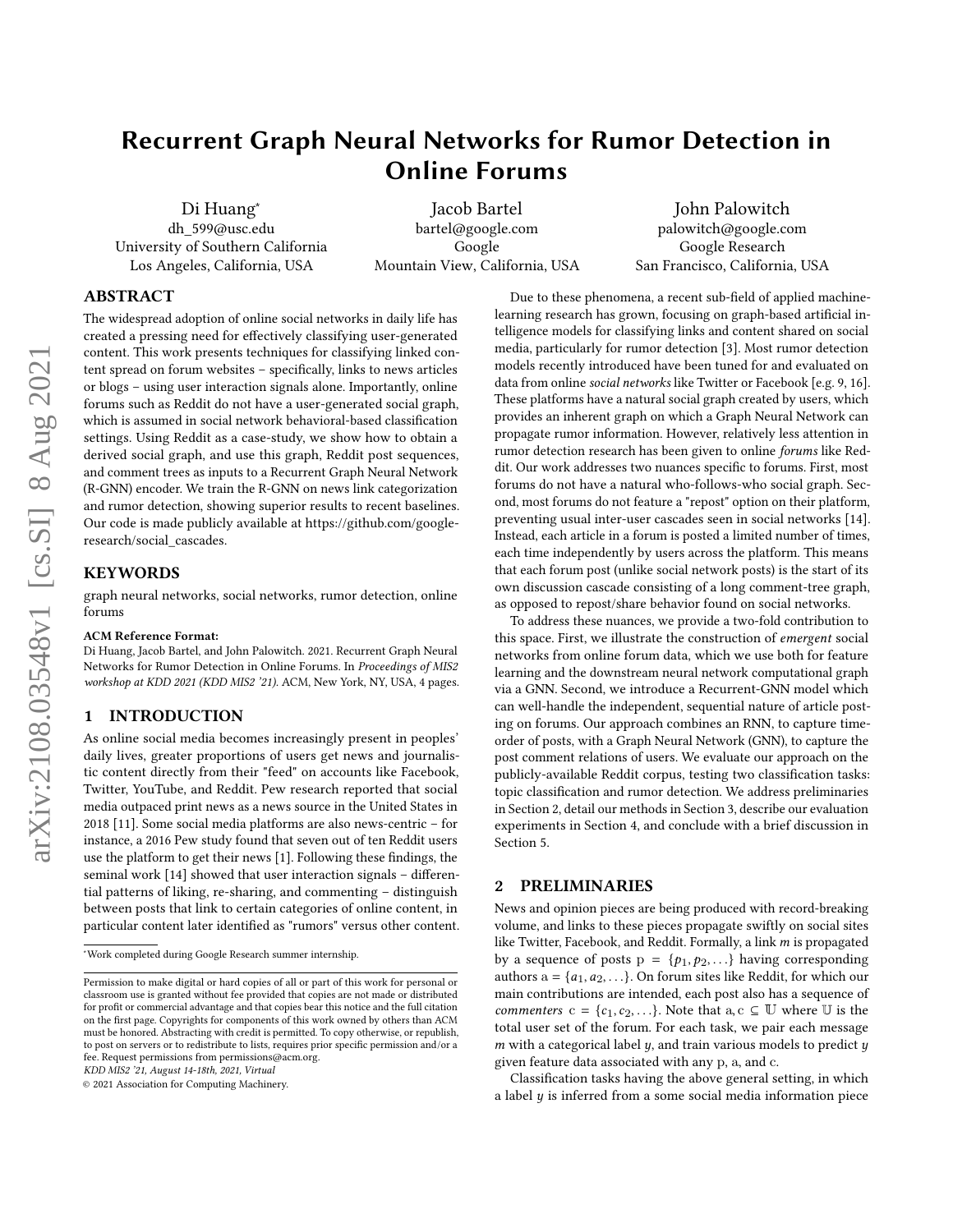<span id="page-1-1"></span>

Figure 1: Recurrent Graph Neural Network(R-GNN) Framework. User features are derived from Node2Vec [\[5\]](#page-3-7) graph embeddings. For a given article, post representations are learned from commenter features by a GCN component, which are fed to RNN cells. The RNN encodes the article representation its post representations, modelling the article's temporal propagation.

 $m$ , have attracted great attention from researchers in recent times. For instance, [\[8\]](#page-3-8) uses sentiment analysis to distinguish spam comments and trustworthy comments, and [\[12\]](#page-3-9) detect fake news via assessment on credibility of article headlines. However, contentbased classification in this domain can be challenging, especially in the context of rumor detection, as pieces with differing labels can nonetheless feature similar topics and writing styles. [\[17\]](#page-3-10). Because of this, other approaches like Traceminer [\[16\]](#page-3-6) and CSI [\[10\]](#page-3-11) have been proposed which learn from user interaction signals and information propagation paths. Similarly, graph embedding methods such as Node2Vec [\[5\]](#page-3-7), SDNE [\[15\]](#page-3-12) and graph convolutional networks – GCNs – have been widely used for network analysis and graph feature extraction in social network studies. In this work, we propose a framework which combines GCNs (Graph Convolutional Networks [e.g. [6,](#page-3-13) [7,](#page-3-14) [13\]](#page-3-15)) and RNNs (Recurrent Neural Networks) to model the information diffusion process of article links.

We note that the pipeline and model we introduce for our Reddit case-study, as with many of the approaches listed above, can be used for any supervised classification tasks featuring labelled posts or article links. When applied to a task like rumor detection, it is crucial to note that a machine-learning model cannot be used to establish or predict an ultimate verdict on whether a piece of content is true, false, or of high/low quality. As detailed in Section 4, we derive a rumor label for an article by its presence on a fact-check site, regardless of verdict. In this case, our hypothesis is simply that user interaction signals in social media data can be correlated, via deep learning, to articles' potentials to be controversial in the specific sense that they are noticed by a fact-check site. Since we train our model (and baseline models) on fact-check site data, our results are subject to any biases or errors in that data. Nevertheless, as seen in our experimental results, behavioral signals are useful in this regard, and thus our illustration of methods in this space may interest other researchers studying these phenomena.

#### <span id="page-1-0"></span>3 METHOD

In this work we introduce a Recurrent Graph Neural Network (R-GNN), illustrated in Figure [1,](#page-1-1) which models two information diffusion processes on forums. First, a graph convolutional network (GCN) encodes features from commenters under each post. Second, a recurrent neural network (RNN) learns a link representation from the sequence of post encodings. We detail these components and feature construction in the next sections.

## 3.1 Global User-User Interaction Graph

Unlike social network (SN) platforms like Facebook and Twitter, forums like Reddit commonly do not have a natural user-friendship graph. To replace the natural graph used in SN studies [e.g. [2,](#page-3-16) [16\]](#page-3-6), we *derive* a graph G from user interactions. Formally,  $G = (\mathbb{U}, \mathbb{E})$ where  $U$  is the user set and  $E$  is the edge set.  $E$  is a set of undirected, weighted edges  $({u_i, u_j}, w_{ij})$  where  $w_{ij}$  is the count of comment-replies or post-replies between  $u_i$  and  $u_j$ , on any post from Reddit (including those not contained in our link dataset). This graph represents *proximal* friendships between users given their commenting activity. We encode these friendships as feature inputs to our model by computing user graph embeddings on G with node2vec [\[5\]](#page-3-7).

## 3.2 GCN Post Encoding

In addition to the global graph  $G$ , we also construct a *local replygraph*  $G_p$  for each post p. The graph  $G_p = (U_p, E_p)$  consists of the users  $U_p$  who commented on  $p$  (including the author), and each weighted edge represents the number of times each pair of commenters replied to each other. With the aforementioned graph embeddings as user features, we encode each post  $p$  into a hidden vector  $v_p$  with a two-layer GCN [\[7\]](#page-3-14) applied to  $G_p$ .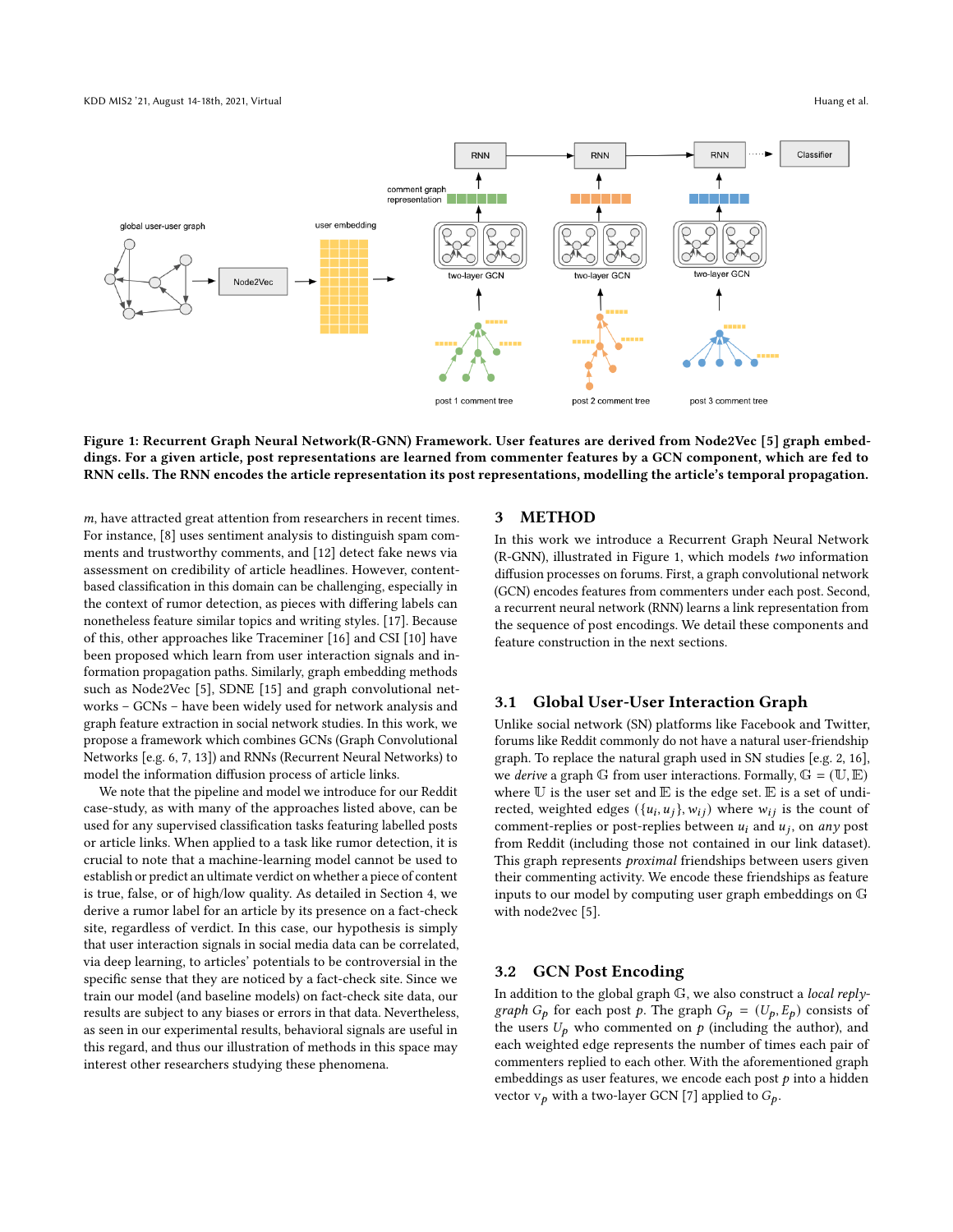Recurrent Graph Neural Networks for Rumor Detection in Online Forums Manusculine States and Miscurrent Graph Neural Networks for Rumor Detection in Online Forums Manusculine States August 14-18th, 2021, Virtual

# 3.3 RNN+GCN Post-Sequence Encoding

We formulate inference on a link  $m$  as a temporal sequence classification problem on its time-ordered posts  $\{p_{m1}, p_{m2}, \ldots\}$ . At each timestep, we encode the post with the comment-graph GCN, and pass that representation to an RNN unit. Finally, we predict  $y$ with a multi-layer perceptron (MLP) applied to the RNN encoding, as illustrated in Figure 1. Formally, given a link  $m$  and its corresponding post sequence  $p_1, p_2, \ldots$ , we apply the GCN to obtain post encodings  $v_1, v_2, \ldots$ , and infer a predicted  $\hat{y}$  as

$$
\hat{y} = \arg \max \text{MLP}(\text{RNN}(\mathbf{v}_1, \mathbf{v}_2, \ldots))
$$
\n(1)

# <span id="page-2-0"></span>4 EXPERIMENTS

In this section we describe the evaluation of our R-GNN model against five baselines on two tasks: article categorization and rumor detection. Four of our baselines are standard (non-neural) machine learning methods applied to simplified features. Our fifth baseline is an established RNN-based method called TraceMiner, which has been previously evaluated on similar tasks using Twitter data [\[16\]](#page-3-6). We evaluate two versions of our R-GNN against these baselines. First, we remove the GCN component from our model, concatenating all authors a and commenter sequences  $\{c_1, c_2, \ldots\}$  associated with a post into a single sequence, which we feed to an RNN. We refer to this version as "R-GNN(-replygraph)", as it removes the influence of the comment graph signal from the learning process. This provides an ablation study of R-GNN to better evaluate the combination of GCN and RNN components in our proposed approach. Second, we evaluate the full R-GNN as described in Section 3. Finally, we note that all of our experiments implicitly test our hypothesis that a "proximal" friendship graph can be derived from user interactions as a useful signal in these tasks, as described in Section 3. All-told, we design our experiments to answer three main research questions as follows:

- RQ1 Can signals derived purely from user interactions (absent a natural social graph) be successful in classifying links that are shared in online forums?
- RQ2 Can diffusion process modeling with deep neural networks outperform standard ML models, applied to online forums?
- RQ3 Can our RNN+GCN hybrid model outperform simpler RNNonly baselines, especially for rumor detection?

## 4.1 Baseline Methods

Here we describe baseline models against which we compare RGNN. The hyperparameters of all models, including both variants of RGNN, were tuned on a 10% validation set and tested on a 10% test set. The tables in this section report test set metrics.

SVM/XGBoost. To address RQ1, we compare R-GNN and TraceMiner with SVM and XGboost. We apply SVM and XGBoost directly to the average embedding vectors of all users that authored or commented on any post with a given link  $m$ . This provides a "shallow" model baseline against the neural models.

Traceminer [\[16\]](#page-3-6). Traceminer is a RNN-based diffusion model. It directly uses the post-author graph embedding as the post representation for RNN input. Importantly, Traceminer does not use any commenter or comment-tree information. We label this model using "Traceminer(author)". Furthermore, R-GNN(-replygraph) can

show whether commenters' information can improve the performance compared with Traceminer baseline, which only contains authors.

## 4.2 Link Categorization

For the link categorization task, we match links from the UCI News Aggregator Dataset  $<sup>1</sup>$  $<sup>1</sup>$  $<sup>1</sup>$  [\[4\]](#page-3-17) to Reddit posts which embed those links.</sup> Explicitly, for each link  $m$  in the UCI News Aggregator data,  $y$  is the topic label, and p is the sequence of Reddit posts which embed  $m$ . News links in this data are divided into four news categories: business, science/technology, entertainment and health. Based on the selected 8,220 URLs and their associated posts, we construct a global user network with 77.2k nodes and 153.6k edges.

In Table [1,](#page-2-2) the best performance is notated in bold and the second best score is underlined. We see that on the categorization task, SVM with author and commenter embedding ranks first based on micro-F1 score while XGoost with author and commenter embedding achieves the best macro-F1 score. However, both R-GNN(-replygraph) and Traceminer(author) are outperformed by standard baselines, and our full R-GNN achieves only comparable results. Among the diffusion-based deep learning methods, the performance of R-GNN(-replygraph) and R-GNN both surpass the baseline Traceminer(author). In addition, models with both authors' and commenters' embedding have the better results than models with solely authors information. Thus, we can see that commenters' features are highly useful for categorizing types of news.

Table 1: URL Categorization.

<span id="page-2-2"></span>

| Model                    | micro-F1 | macro-F1 |
|--------------------------|----------|----------|
| SVM(author)              | 0.5757   | 0.4548   |
| XGBoost(author)          | 0.5697   | 0.4649   |
| SVM(author+commenter)    | 0.5953   | 0.4770   |
| XGoost(author+commenter) | 0.5903   | 0.4834   |
| Traceminer(author)       | 0.5182   | 0.4055   |
| R-GNN(-replygraph)       | 0.5487   | 0.4423   |
| R-GNN                    | 0.5243   | 0.4768   |

# 4.3 Rumor Detection

Fact-checking websites aggregate evidence for or against particular claims made by news articles and (sometimes) social media posts. Whether or not it is true, such content can be interpreted as a rumor since it caused doubt and suspicion during its propagation process. In our rumor detection task setup, we regard all the news links which show up on Snopes  $^2$  $^2$ , Politifact  $^3$  $^3$  and Emergent  $^4$  $^4$ as rumor news. The complete dataset of links is maintained at Kaggle <sup>[5](#page-2-6)</sup>. To find non-rumors, we use negative sampling to extract the same amount of news links from the UCI dataset to produce the URL categorization task. All told, we build a dataset of 7,352 news links, with an equal amount of postive "rumor" examples and negative examples. The global network built from the authors

<span id="page-2-1"></span><sup>1</sup>https://archive.ics.uci.edu/ml/datasets/News+Aggregatorused

<span id="page-2-3"></span><sup>2</sup>https://www.snopes.com/

<span id="page-2-4"></span><sup>3</sup>https://www.politifact.com/

<span id="page-2-5"></span><sup>4</sup>http://www.emergent.info/

<span id="page-2-6"></span><sup>5</sup>https://www.kaggle.com/arminehn/rumor-citation